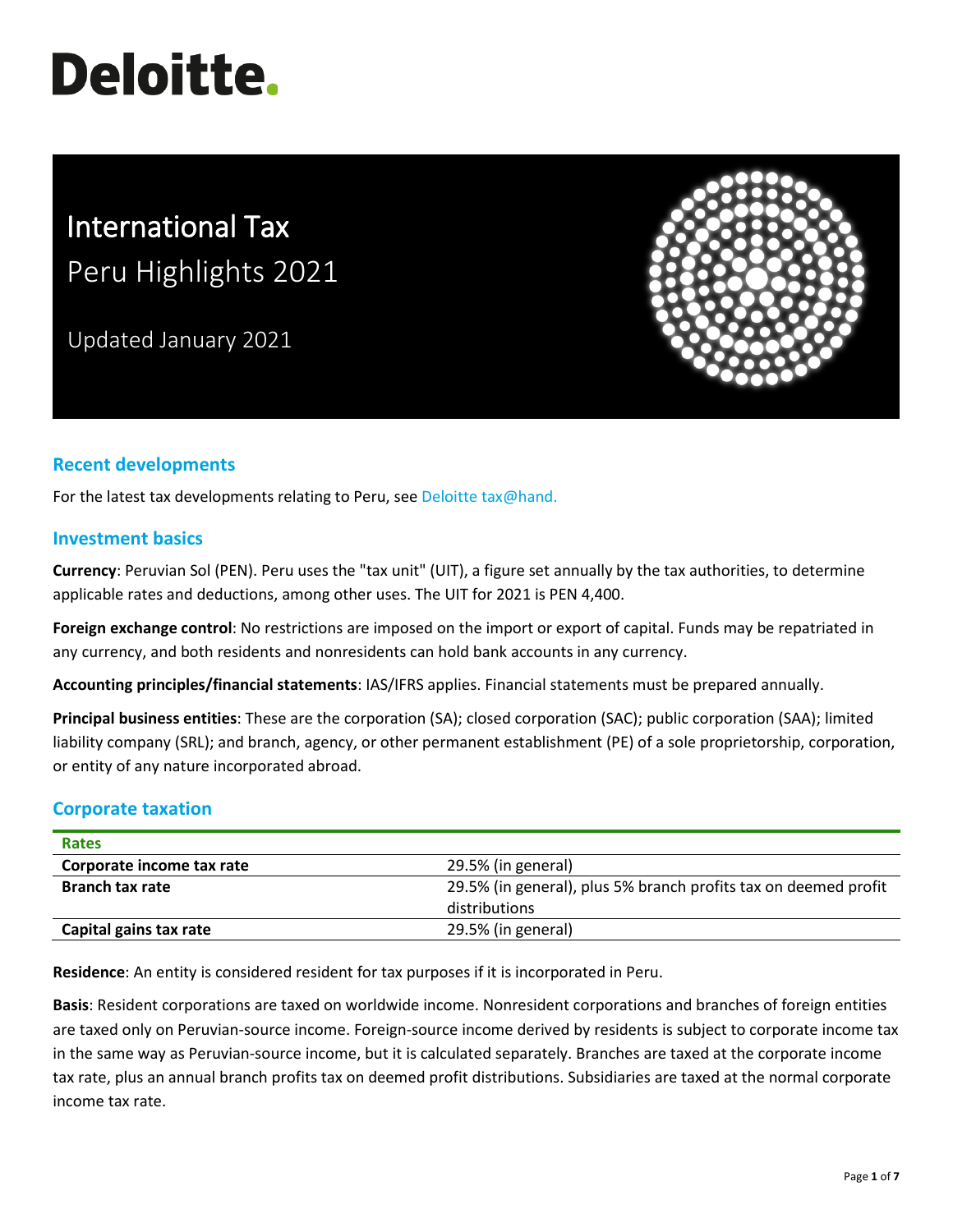**Taxable income**: Taxable income comprises all income derived by a company, including capital gains. Normal business expenses may be deducted in computing taxable income.

**Rate**: The standard corporate income tax rate is 29.5%. Different corporate income tax rates may apply to certain activities under special regimes

The income tax rate for investors in the mining and hydrocarbon industries (with the exception of natural gas) that enter into tax stability agreements is stabilized at the tax rate in force plus two additional percentage points (i.e., 31.5% for agreements signed during 2017 and onward).

**Surtax**: There is no surtax.

**Alternative minimum tax**: There is no alternative minimum tax.

**Taxation of dividends**: Dividend distributions between resident entities are not taxed. Foreign dividends received by a Peruvian entity are included in taxable income and are subject to the normal corporate income tax rate, but with a tax credit for foreign tax paid on the dividends. Dividends and other profit distributions are subject to withholding tax when paid to resident and nonresident individuals and nonresident entities (see "Withholding tax," below).

**Capital gains**: Capital gains generally are included as income and taxed at the normal corporate rate.

**Losses**: A taxpayer has the option to carry forward all (Peruvian-source) net operating losses for four years, or to carry the losses forward indefinitely but to offset only up to 50% of the taxpayer's taxable income for each subsequent year. The carryback of losses is not permitted. Net operating losses generated in 2020 may be carried forward up to five years.

**Foreign tax relief**: A tax credit is available for income tax paid on foreign-source income and is equal to the lesser of the actual foreign tax paid or the Peruvian tax liability on the income. Excess credits may not be carried forward.

A special method applies for calculating the foreign tax credit for income tax paid abroad arising from dividends distributed by nonresident entities. In addition to the tax credit for the income tax paid or withheld abroad on dividends or profit distributions (a direct credit), a credit is available for the corporate income tax paid by the nonresident company distributing the dividends (an indirect credit). Certain conditions must be fulfilled to qualify for the indirect credit.

**Participation exemption**: There is no participation exemption.

**Holding company regime**: There is no holding company regime.

**Incentives**: Investors in large mining, oil, or gas operations may conclude tax stability agreements with the government for periods of 10 to 15 years.

#### **Compliance for corporations**

**Tax year**: The tax year is the calendar year (there are no exceptions).

**Consolidated returns**: Consolidated returns are not permitted; each company must file a separate return.

**Filing and payment**: Companies are required to make 12 monthly advance payments of income tax based on monthly taxable income. An annual self-assessment tax return must be filed and final tax must be paid by the first week in April following the end of the tax year.

**Penalties**: Penalties apply for late filing or failure to file.

**Rulings**: A private binding ruling regime is available.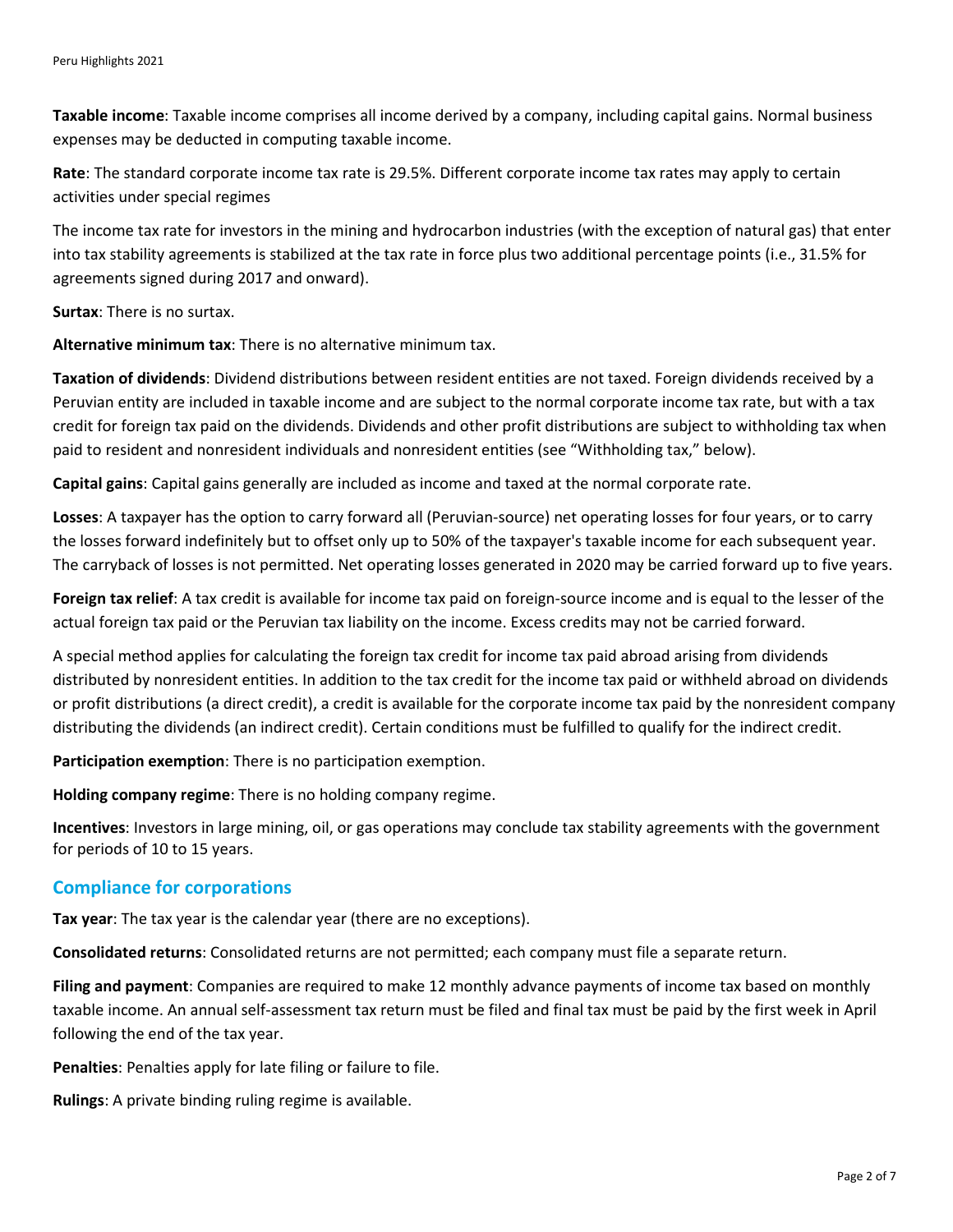#### **Individual taxation**

| <b>Rates</b>               |                       |        |
|----------------------------|-----------------------|--------|
| Individual income tax rate | <b>Taxable income</b> | Rate   |
|                            | Up to 5 UITs          | 8%     |
|                            | 6 UITs-20 UITs        | 14%    |
|                            | 21 UITs-35 UITs       | 17%    |
|                            | 36 UITs-45 UITs       | 20%    |
|                            | Over 45 UITs          | 30%    |
| Capital gains tax rate     |                       | 5%/30% |

**Residence**: Peruvian individuals living in the country and foreign individuals who are present in Peru for more than 183 calendar days in any 12-month period are deemed to be resident for tax purposes. All individuals who qualify as resident on 1 January are subject to income tax for that fiscal year; any changes in residence status after that date will take effect for the next fiscal year.

**Basis**: Residents are taxed on worldwide income and nonresidents are taxed only on Peruvian-source income.

**Taxable income**: Taxable income is divided into specific categories: income from employment, income from independent personal services, and capital income (interest, royalties, capital gains, and income from the leasing of assets). Business income earned by an individual is subject to the corporate tax regime.

**Rates**: Progressive rates apply to employment income and foreign-source income, according to the following schedule: 8% up to the first 5 UITs; 14% for 6 UITs–20 UITs; 17% for 21 UITs–35 UITs; 20% for 36 UITs–45 UITs; and 30% on the excess. Nonresident individuals are subject to different rates, depending on the type of income.

**Capital gains**: Capital gains are taxed at a rate of 5%. Gains derived by a nonresident from the transfer of securities of a Peruvian entity outside the country are subject to withholding tax at a 30% rate; the rate is 5% for transfers in Peru, as long the transaction is carried out through the Lima stock exchange. Gains derived by a nonresident from the transfer of real property located in Peru are subject to withholding tax at a 5% rate.

**Deductions and allowances**: An individual is allowed a deemed deduction from capital income and employment income. Also, a maximum of 3 UITs may be deducted for amounts paid for the lease and/or sublease of real estate property; interest on mortgage loans for a first house; professional fees of doctors and dentists; services rendered in the country that qualify as "fourth category" income; and contributions to social security for health (ESSALUD) that are made for domestic workers.

**Foreign tax relief**: A tax credit is available for income tax paid on foreign-source income and is equal to the lesser of the actual foreign tax paid or the Peruvian tax liability on the income. Excess credits may not be carried forward.

#### **Compliance for individuals**

**Tax year**: The tax year is the calendar year (there are no exceptions).

**Filing status**: Spouses generally must file their tax returns individually, but can elect to file jointly (although there is no benefit in doing so).

**Filing and payment**: An annual income tax return must be filed within three months of the end of the tax year.

**Penalties**: Penalties apply for late filling or failure to file.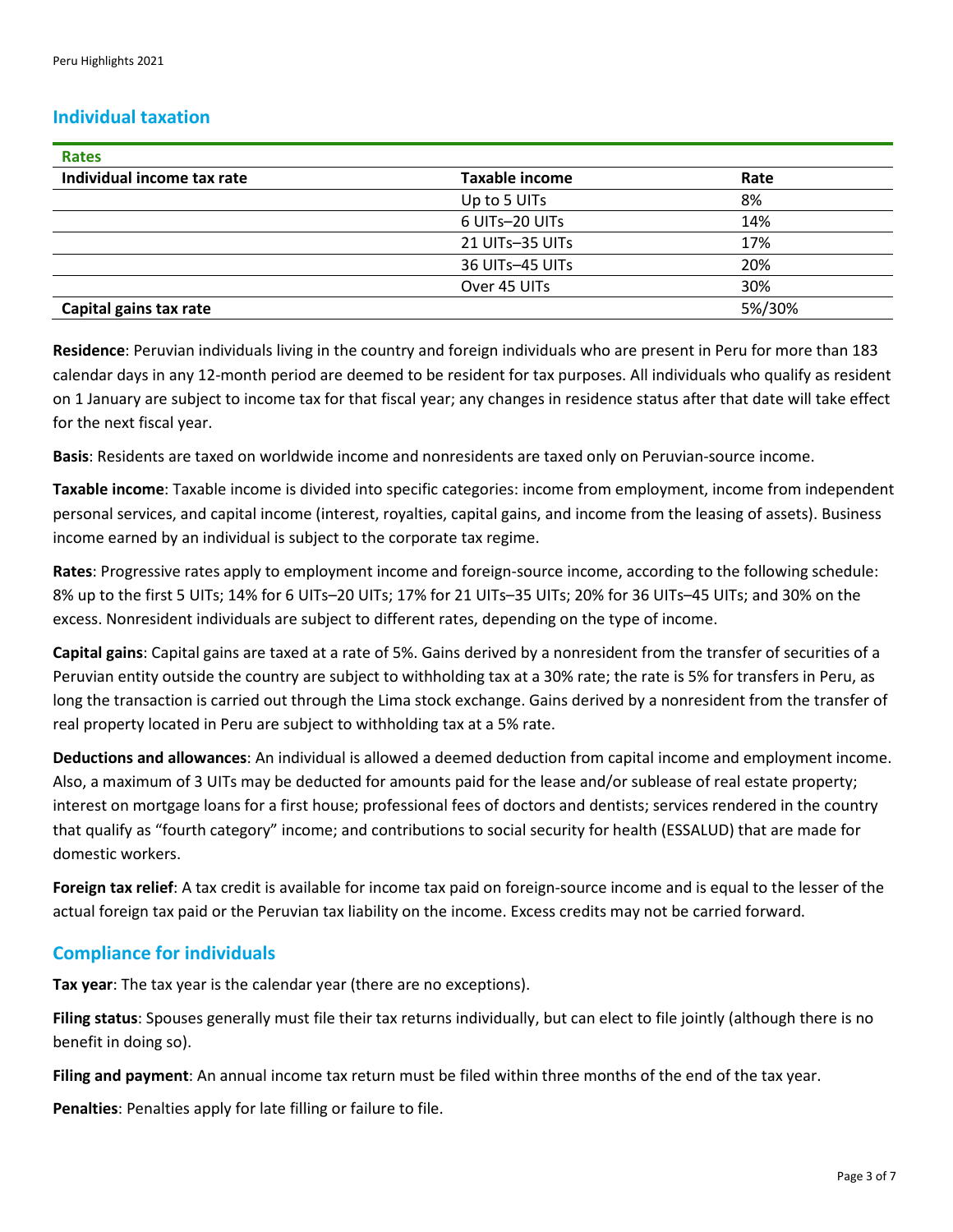**Rulings**: No private binding ruling regime is available for individuals.

#### **Withholding tax**

| <b>Rates</b>                        |         |                                                                             |                                                                                      |                                                                                      |
|-------------------------------------|---------|-----------------------------------------------------------------------------|--------------------------------------------------------------------------------------|--------------------------------------------------------------------------------------|
| Type of payment<br><b>Residents</b> |         |                                                                             | <b>Nonresidents</b>                                                                  |                                                                                      |
|                                     | Company | <b>Individual</b>                                                           | Company                                                                              | <b>Individual</b>                                                                    |
| <b>Dividends</b>                    | 0%      | 5% (for distributions of<br>profits earned in 2017<br>and subsequent years) | 5% (for<br>distributions of<br>profits earned in<br>2017 and<br>subsequent<br>years) | 5% (for<br>distributions of<br>profits earned in<br>2017 and<br>subsequent<br>years) |
| <b>Interest</b>                     | 0%      | 5% (6.25% rate applied<br>to 80% of gross<br>income)                        | 4.99%/30%                                                                            | 4.99%/30%                                                                            |
| <b>Royalties</b>                    | 0%      | 5% (6.25% rate applied<br>to 80% of gross<br>income)                        | 30%                                                                                  | 30%                                                                                  |
| <b>Fees for technical services</b>  | 0%      | 8%                                                                          | 15%                                                                                  | 15%                                                                                  |

**Dividends**: Dividends paid to a resident entity are not subject to withholding tax. Dividends paid to a nonresident entity or to an individual (whether or not resident) are subject to a 5% withholding tax. The 5% rate is applicable only to dividend distributions of profits earned on or after 1 January 2017. Dividend distributions of profits earned before 1 January 2015 are subject to a 4.1% withholding tax, and dividend distributions of profits earned from 1 January 2015 through 31 December 2016 are subject to a 6.8% withholding tax.

**Interest**: Interest payments made to a resident entity are not subject to withholding tax. Interest payments made to a resident individual are subject to a 6.25% withholding tax rate that is applied to the net income determined by applying a 20% discount to the gross income, for an effective rate of 5% of the gross income.

Interest payments made to a nonresident unrelated party that satisfies certain requirements are subject to a 4.99% withholding tax; otherwise, the rate is 30%.

**Royalties**: Royalties paid to a resident entity are not subject to withholding tax. Royalty payments made to a resident individual are subject to a 6.25% withholding tax rate that is applied to the net income determined by applying a 20% discount to the gross income, for an effective rate of 5% of the gross income.

Royalties paid by a Peruvian resident to a nonresident are considered Peruvian-source income and are subject to a 30% withholding tax.

**Fees for technical services**: Fees for technical services paid to a resident entity are not subject to withholding tax. An 8% withholding tax applies to fees for technical services paid to a resident individual.

Fees paid to a nonresident that qualify as fees for technical assistance are subject to a 15% withholding tax, regardless of whether the services are provided in Peru. Domestic taxpayers must keep a report issued by an audit firm certifying that the technical assistance actually was rendered by the nonresident where the total amount of the services provided exceeds 140 UITs (approximately USD 178,000).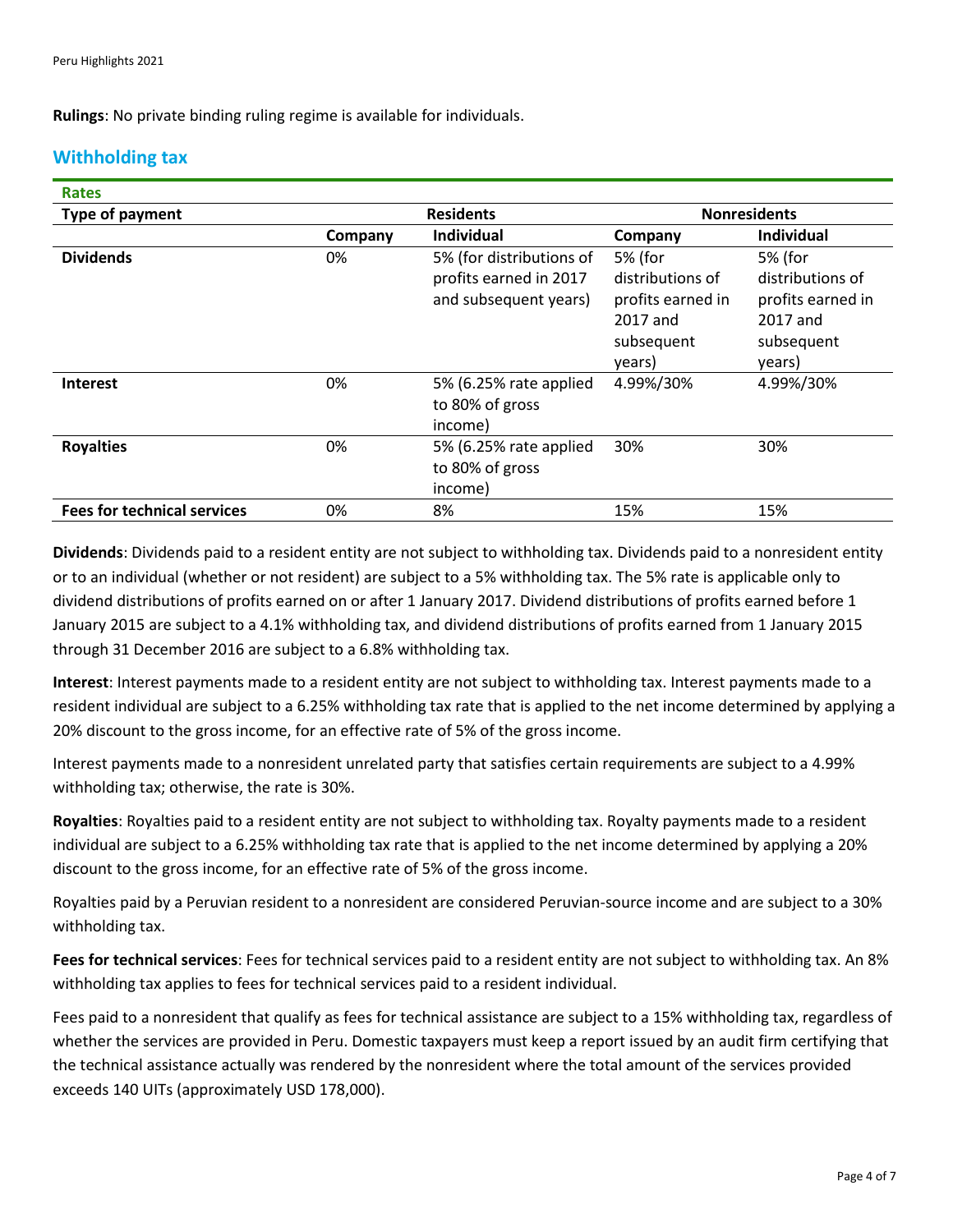**Branch remittance tax**: Peruvian branches of nonresident entities are subject to the 29.5% standard rate of corporate income tax, plus an annual 5% branch profits tax that applies to deemed profit distributions.

**Other**: The direct or indirect transfer of shares of a Peruvian entity by a nonresident is subject to withholding tax at a rate of 30% or 5% (the 5% rate is applicable if the shares are listed on the Peruvian stock exchange market and they are sold through that mechanism).

#### **Anti-avoidance rules**

**Transfer pricing**: Transactions between related parties; or between a Peruvian taxpayer and an entity that is resident in a tax haven jurisdiction, an entity that is resident in a noncooperative jurisdiction, or an entity whose income is subject to a preferential tax regime must be carried out at arm's length prices. If the price agreed upon is not arm's length, the tax authorities may adjust the price for income tax purposes only. Jurisdictions that are deemed to be tax havens or noncooperative jurisdictions are set out in a list issued by the tax authorities. Transfer pricing documentation is required.

Certain taxpayers are required to submit a local file and a master file, as well as a country-by-country report, in accordance with BEPS action 13.

In addition, a "benefit test" must be fulfilled to deduct expenses arising from transactions with related parties; or transactions between a Peruvian taxpayer and an entity that is resident in a tax haven jurisdiction, an entity that is resident in a noncooperative jurisdiction, or an entity whose income is subject to a preferential tax regime.

**Interest deduction limitations**: As from 1 January 2021, the 3:1 debt-to-equity ratio is replaced with a rule under which interest is nondeductible to the extent that it exceeds 30% of the entity's EBITDA (earnings before interest, taxes, depreciation, and amortization) of the previous fiscal year; however, interest exceeding this limit may be carried forward and deducted in the following four fiscal years. (Prior to 1 January 2021, interest paid by resident taxpayers could not be deducted to the extent that a debt-to-equity ratio of 3:1 was exceeded. However, the interest was not recharacterized as a dividend. Interest arising from debts with unrelated parties incurred or modified up to 13 September 2018 was not subject to an interest deductibility limitation until after 31 December 2020.)

**Controlled foreign companies**: Resident taxpayers that own nonresident entities established in tax havens or in countries where the income tax rate is equal to or less than 75% of the income tax rate in Peru are taxed on the passive income (dividends, interest, royalties, etc.) derived by the controlled foreign company (CFC). A resident taxpayer holds a CFC when, individually or jointly with a related party, it owns more than 50% of the capital of the CFC and certain other conditions are satisfied.

**Hybrids**: There are no anti-hybrid rules.

**Economic substance requirements**: Under the transfer pricing rules, all services provided between related parties, as well as services provided to resident taxpayers by entities resident in tax havens or noncooperative jurisdictions, or entities whose income is subject to a preferential tax regime, must comply with the "benefit test" to demonstrate that the transactions had economic substance and are necessary or essential to the company receiving the services. Moreover, under the general anti-avoidance rule (GAAR), all transactions (including mergers, spin offs, or other types of reorganization) must have economic substance to avoid having the tax authorities consider that the transactions were agreed on for the sole purpose of obtaining tax benefits, which could result in the tax authorities disregarding the transactions and assessing additional tax.

**Disclosure requirements**: There are no disclosure requirements, other than those relating to transfer pricing documentation (see "Transfer pricing").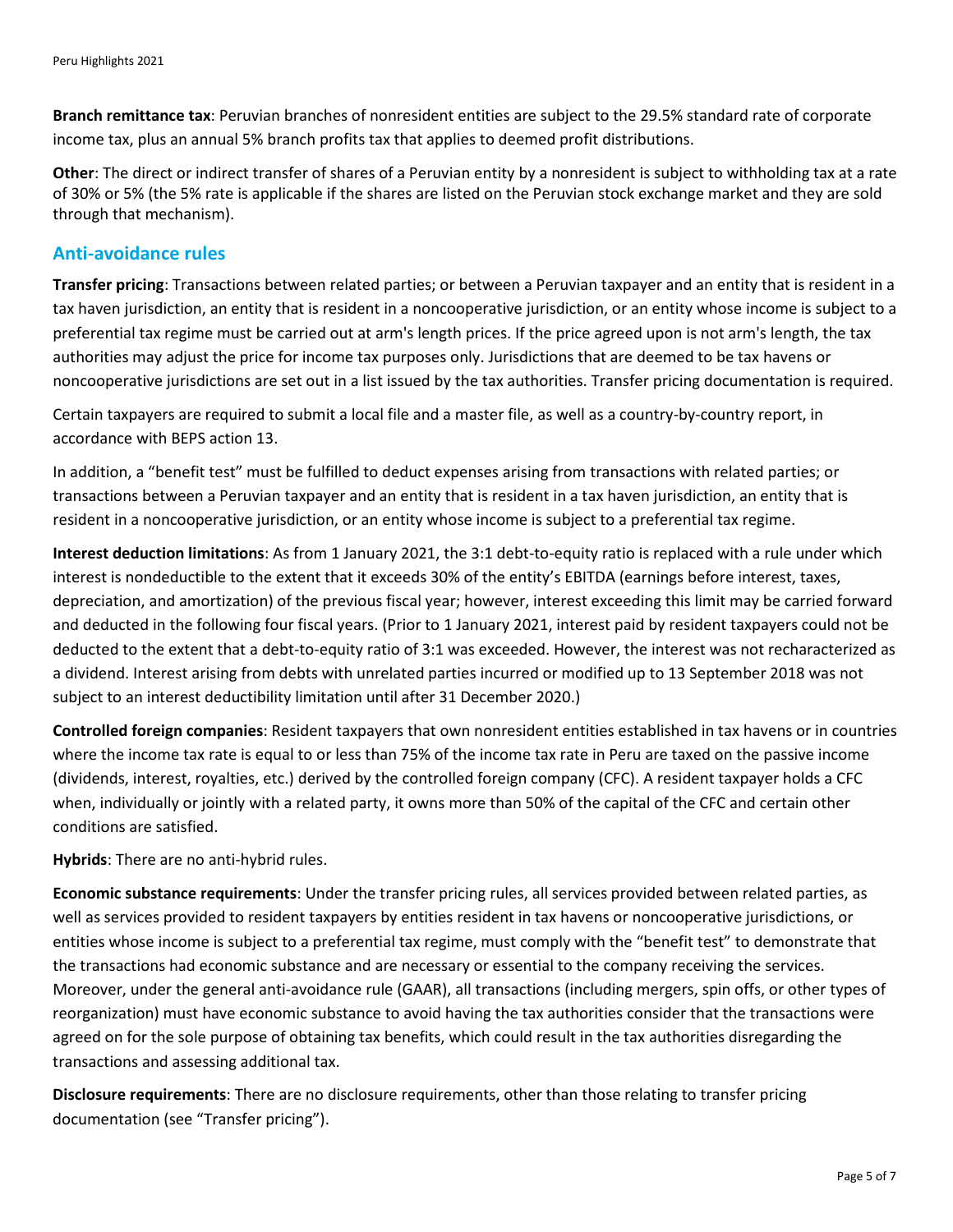**Exit tax:** There is no exit tax applicable.

**General anti-avoidance rule**: The GAAR gives the tax authorities the power to disregard transactions and to assess and collect a tax debt in certain circumstances where they consider that the sole purpose of a transaction was tax avoidance. The GAAR may be applied only during a definitive tax audit and only with the prior approval of a review committee. In February 2020, the tax authorities published the first version of the catalog of "aggressive tax planning schemes," which provides a list of high-risk tax planning schemes that may indicate a potential breach of the tax laws and, in some cases, may warrant the application of the GAAR.

**Other**: A deemed dividend rule applies for credits granted to shareholders. The rule is intended to avoid the remittance of profits to shareholders in the form of a credit without paying the applicable tax in Peru.

#### **Value added tax**

| <b>Rates</b>         |     |
|----------------------|-----|
| <b>Standard rate</b> | 18% |
| <b>Reduced rate</b>  | 0%  |

**Taxable transactions**: VAT is levied on the sale of goods, the provision and use of services, construction contracts, the first sale of real estate by a contractor, and imports. Companies at the preoperational stage may apply for an early recovery of VAT and, under certain conditions, oil, gas, and mining companies may apply for a definitive recovery of VAT.

**Rates**: The standard VAT rate is 18%.

**Registration**: Taxpayers are required to keep accounting books (such as purchase and sales books).

**Filing and payment**: VAT returns must be filed monthly.

#### **Other taxes on corporations and individuals**

Unless otherwise stated, the taxes in this section apply to both companies and individuals.

**Social security contributions**: Only the employer is required to contribute to social security, and it pays 9% of gross salary on behalf of the employee.

**Payroll tax**: There is no payroll tax.

**Capital duty**: There is no capital duty.

**Real property tax**: The municipal authorities levy real property tax at progressive tax rates of 0.2%, 0.6%, and 1%, depending on the value of the property. The tax is deductible for income tax purposes.

**Transfer tax**: Transfers of buildings (real estate property) are subject to a 3% transfer tax, with the first 10 UITs being exempt.

**Stamp duty**: There is no stamp duty.

**Net wealth/worth tax**: There is no net wealth/net worth tax.

**Inheritance/estate tax**: There is no inheritance/estate tax.